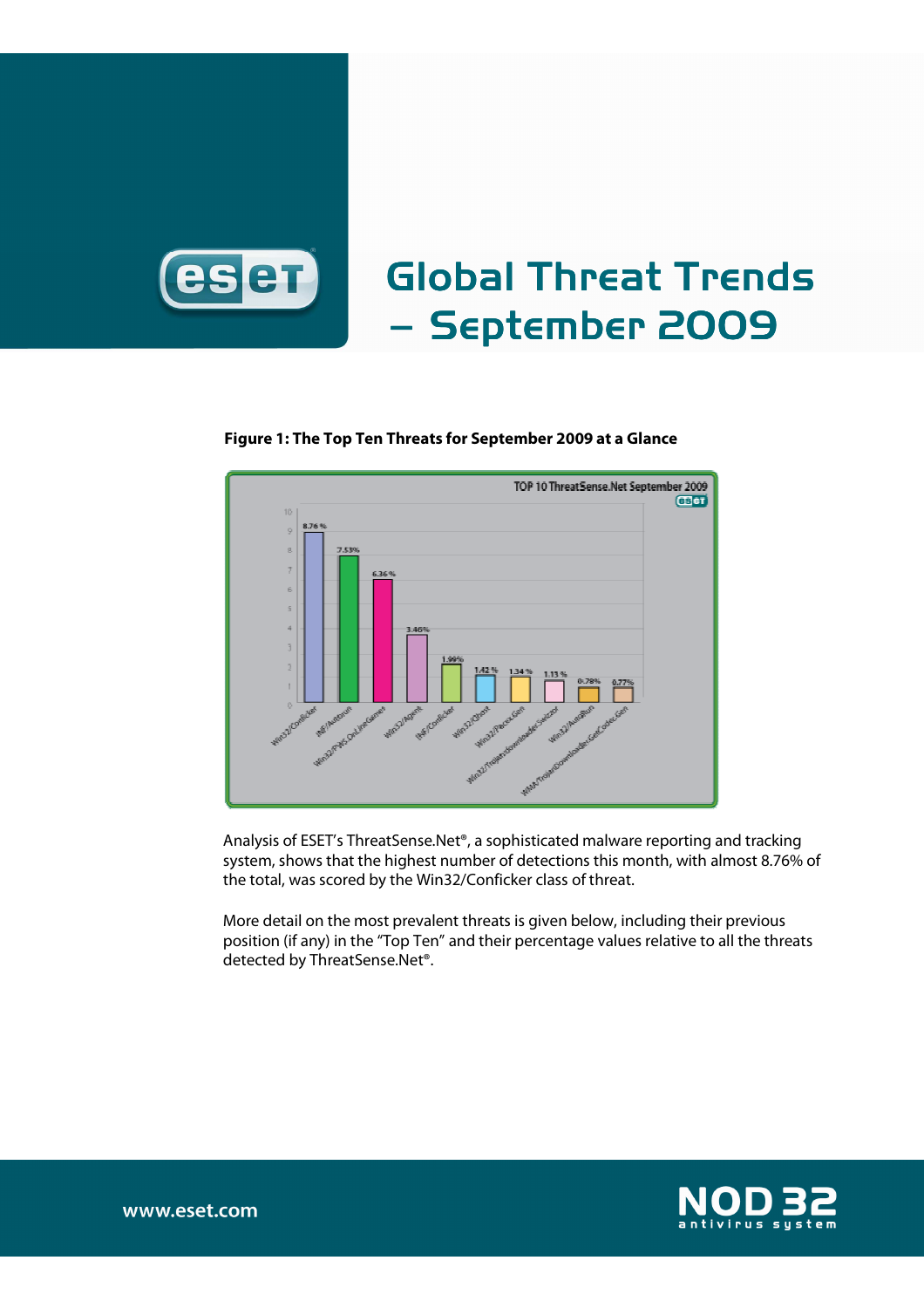# **1. Win32/Conficker**

**Previous Ranking**: 1 **Percentage Detected**: 8.76%

The Win32/Conficker threat is a network worm originally propagated by exploiting a recent vulnerability in the Windows operating system. This vulnerability is present in the RPC sub-system and can be remotely exploited by an attacker without valid user credentials. Depending on the variant, it may also spread via unsecured shared folders and by removable media, making use of the Autorun facility enabled at present by default in Windows (though Microsoft have announced that Autorun won't be enabled in Windows 7, and have supplied information on disabling it in earlier Windows versions).

Win32/Conficker loads a DLL through the svchost process. This threat contacts web servers with pre-computed domain names to download additional malicious components. Fuller descriptions of Conficker variants are available at http://www.eset.eu/buxus/generate\_page.php?page\_id=279&lng=en.

### What does this mean for the End User?

While ESET has effective detection for Conficker, it's important for end users to ensure that their systems are updated with the Microsoft patch (which has been available since the end of October 2008) so as to avoid other threats using the same vulnerability. Information on the vulnerability itself is available at

http://www.microsoft.com/technet/security/Bulletin/ms08-067.mspx. While recent variants seem to have dropped the code for infecting via Autorun, it can't hurt to disable it: this will reduce the impact of the many threats we detect as INF/Autorun (see the next item below). The Research team in San Diego has blogged extensively on Conficker issues: http://www.eset.com/threat-center/blog/?cat=145

It's important to note that it's possible to avoid most Conficker infection risks generically, by practicing "safe hex": keep up-to-date with system patches, disable Autorun, and don't use unsecured shared folders. In view of all the publicity Conficker has received and its extensive use of a vulnerability that's been remediable for so many months, we'd expect Conficker infections to be in decline by now if people were taking these commonsense precautions.

### **2. INF/Autorun**

**Previous Ranking**: 3 **Percentage Detected**: 7.53%

This detection label is used to describe a variety of malware using the file autorun.inf as a way of compromising a PC. This file contains information on programs meant to run

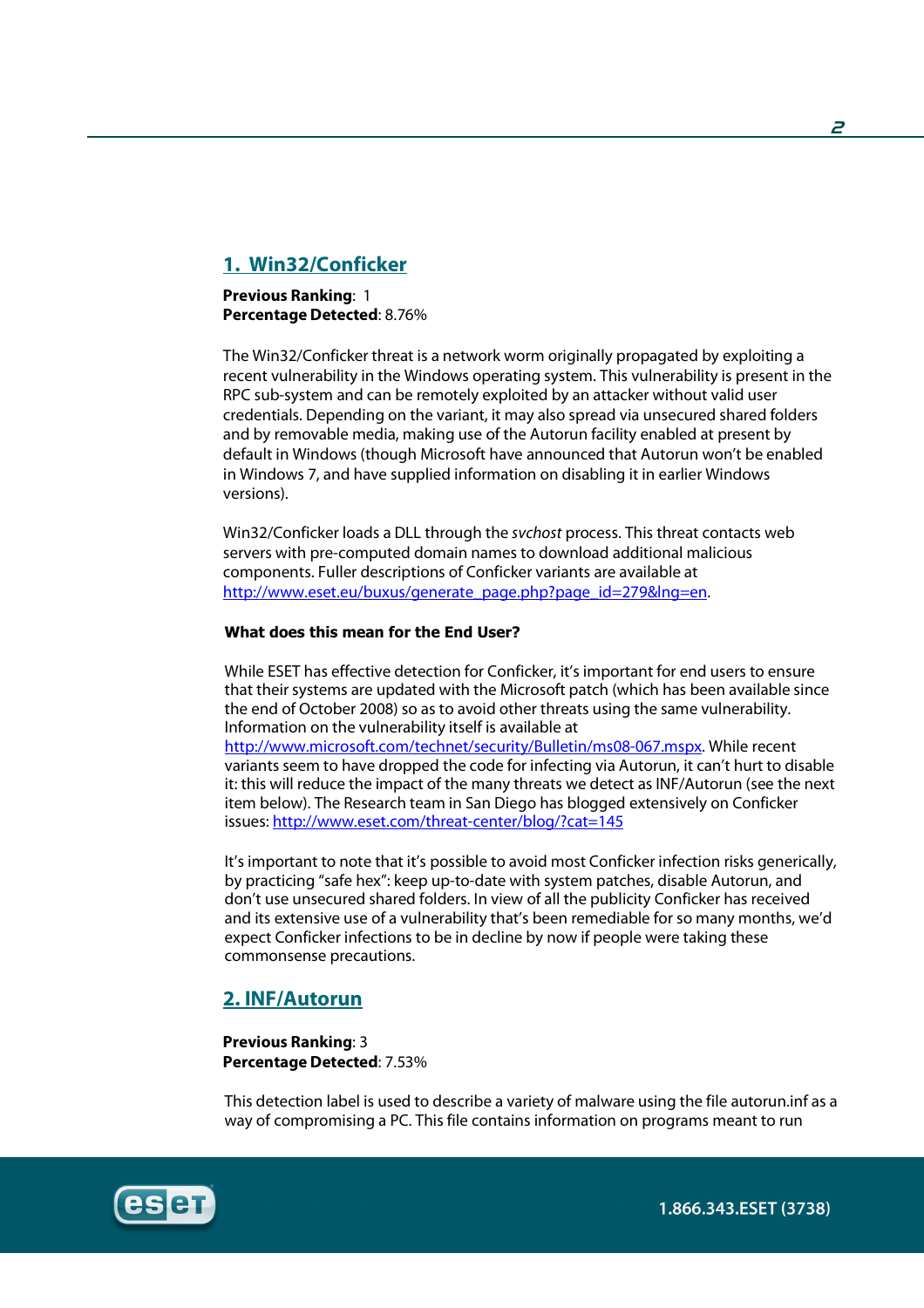automatically when removable media (often USB flash drives and similar devices) are accessed by a Windows PC user. ESET security software heuristically identifies malware that installs or modifies autorun.inf files as INF/Autorun unless it is identified as a known member of a specific malware family.

### What does this mean for the End User?

Removable devices are useful and very popular: of course, malware authors are well aware of this, as INF/Autorun's frequent return to the number one spot clearly indicates. Here's why it's a problem.

The default Autorun setting in Windows will automatically run a program listed in the autorun.inf file when you access many kinds of removable media. There are many types of malware that copy themselves to removable storage devices: while this isn't always the program's primary distribution mechanism, malware authors are always ready to build in a little extra "value" by including an additional infection technique.

While using this mechanism can make it easy to spot for a scanner that uses this heuristic, it is better, as Randy Abrams has suggested in our blog (http://www.eset.com/threat-center/blog/?p=94; http://www.eset.com/threatcenter/blog/?p=828) to disable the Autorun function by default, rather than to rely on antivirus to detect it in every case.

### **3. Win32/PSW.OnLineGames**

**Previous Ranking**: 2 **Percentage Detected**: 6.36%

This is a family of Trojans used in phishing attacks aimed specifically at game-players: this type of Trojan comes with keylogging and (sometimes) rootkit capabilities which gather information relating to online games and the credentials required for participation. Characteristically, the information is sent to a remote intruder's PC.

What does this mean for the End User?



www.eset.com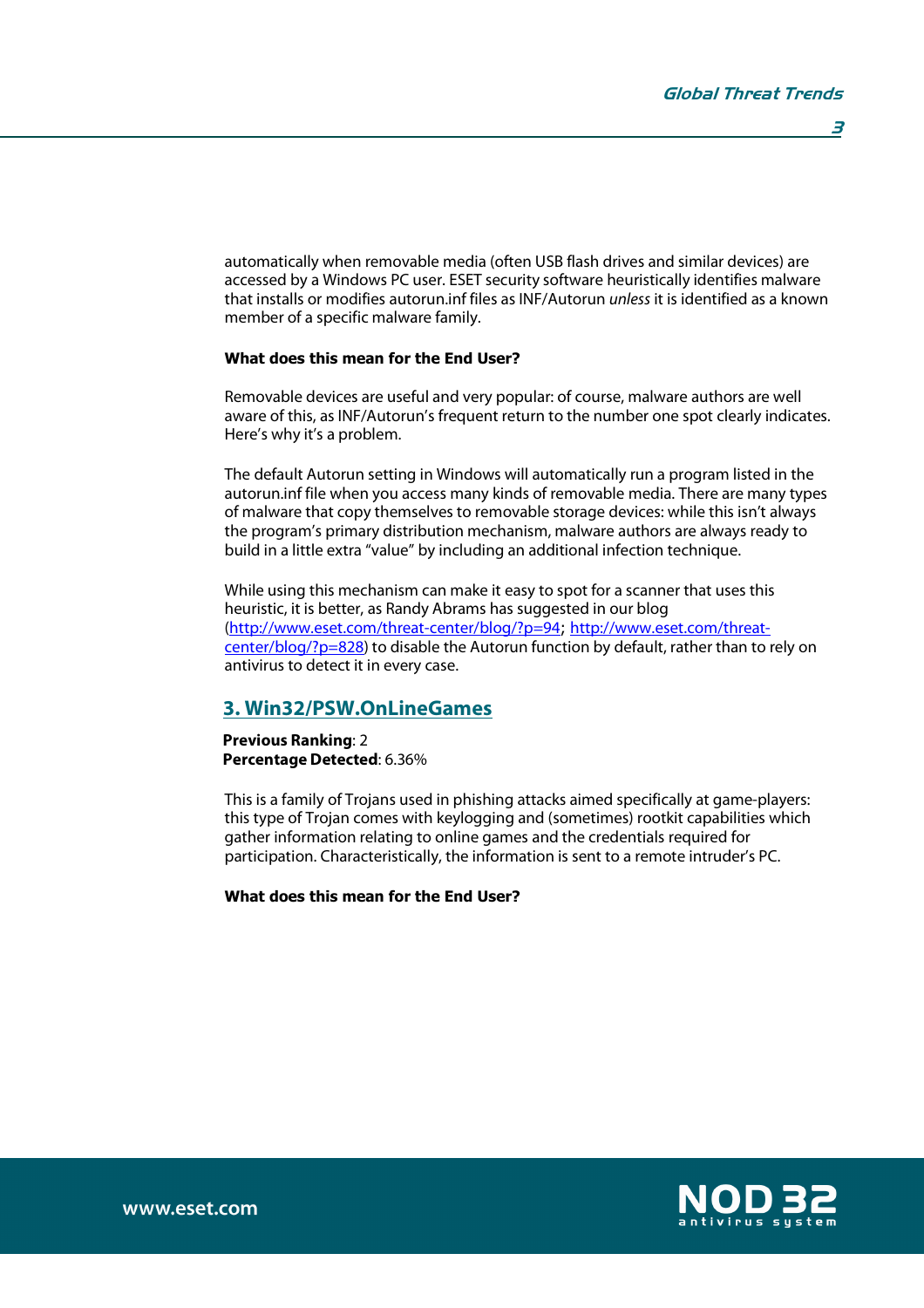These Trojans are still found in very high volumes, and game players need to remain alert. While there have always been unpleasant people who will steal another gamer's credentials just for the heck of it, trading in virtual cash, treasure, avatars and so on is now a major source of illegal income for cybercriminals. It's also important that participants in MMORPGs (Massively Multi-player Online Role Playing Games) like Lineage and World of Warcraft, as well as "metaverses" like Second Life, continue to be aware of the range of other threats like griefing ranged against them. The ESET Malware Intelligence team considered gaming malware in detail in the ESET 2008 Year End Global Threat Report, which can be found at http://www.eset.com/threatcenter/threat\_trends/EsetGlobalThreatReport(Jan2009).pdf

### **4. Win32/Agent**

### **Previous Ranking**: 4 **Percentage Detected**: 3.46%

ESET NOD32 describes this detection of malicious code as generic, as it describes members of a broad malware family capable of stealing user information from infected PCs.

To achieve this, the malware usually copies itself into temporary locations and adds keys to the registry which refers to this file or similar ones created randomly in other operating system's folders, which will let the process run at every system startup.

#### What does this mean for the End User?

This label covers such a range of threats, using a wide range of infection vectors that it's not really possible to prescribe a single approach to avoiding the malware it includes. Use good anti-malware (we can suggest a good product  $\mathcal{O}$ ), good patching practice, disable Autorun, and most importantly, think before you click.

### **5. INF/Conficker**

**Previous Ranking**: 5 **Percentage Detected**: 1.99%

INF/Conficker is related to the INF/Autorun detection: it's applied to a version of the file autorun.inf used to spread later variants of the Conficker worm.

### **What does this mean for the End User?**

As far as the end user is concerned, this malware provides one more good reason for disabling the Autorun facility: see the section on INF/Autorun above.

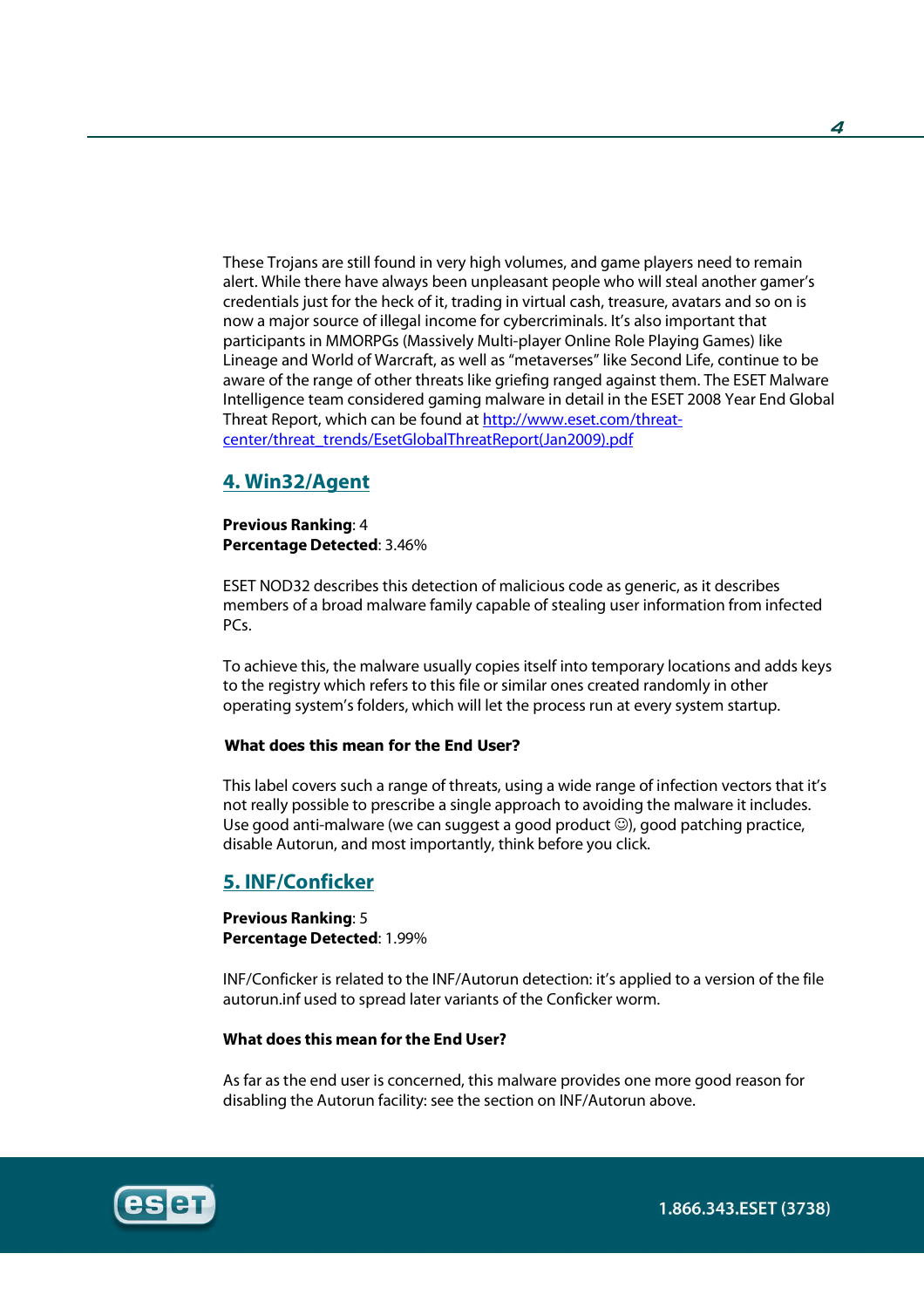# **6. Win32/Qhost**

### **Previous Ranking**: 8 **Percentage Detected**: 1.42%

This threat copies itself to the %system32% folder of Windows before starting. Win32/Qhost can spread through e-mail and gives control of an infected computer to an attacker. This group of Trojans modifies the host's file in order to redirect traffic for specific domains.

### What does this mean for the End User?

This is an example of a Trojan that modifies the DNS settings on an infected machine in order to change the way that domain names are mapped to IP addresses. This is often done so that the compromised machine can't connect to a security vendor's site to download updates, or to redirect attempts to connect to one legitimate site so that a malicious site is accessed instead. Qhost usually does this in order to execute a Man in the Middle (MITM) banking attack. It doesn't pay to make too many assumptions about where you are on the Internet.

## **7. Win32/Pacex.Gen**

**Previous Ranking**: 6 **Percentage Detected**: 1.34%

The Pacex.Gen label designates a wide range of malicious files that use a specific obfuscation layer. The .Gen suffix means "generic": that is, the label covers a number of known variants and may also detect unknown variants with similar characteristics.

### What does this mean for the End User?

The obfuscation layer flagged by this detection has mostly been seen in passwordstealing Trojans. However, as more malware families appear that don't necessarily use the same base code but do share the same obfuscation technique, some of these threats are being detected as Pacex.

However, the increased protection offered by multiple proactive detection algorithms more than makes up for this slight masking of a statistical trend: as we discussed in a recent conference paper, it's more important to detect malware proactively than to identify it exactly. ("The Name of the Dose": Pierre-Marc Bureau and David Harley, Proceedings of the 18th Virus Bulletin International Conference, 2008: http://www.eset.com/download/whitepapers/Harley-Bureau-VB2008.pdf.)

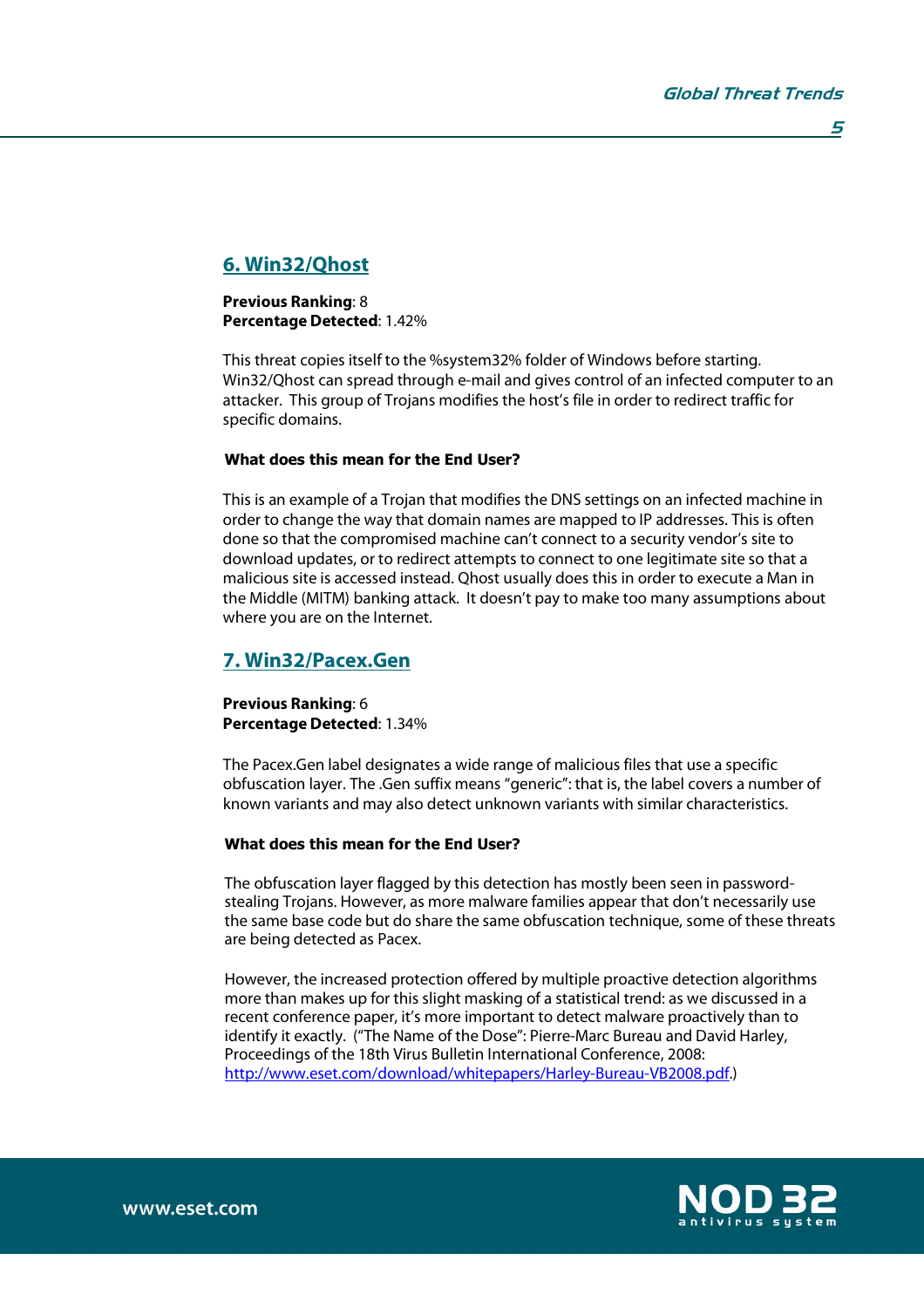# **8. Win32/TrojanDownloader.Swizzor**

### **Previous Ranking:** 7 **Percentage Detected:** 1.13%

The Win32/TrojanDownloader.Swizzor malware family is commonly used to download and install other malicious components on an infected computer.

The Swizzor malware has been seen installing multiple adware components on infected hosts. Some variants of the Swizzor family will not execute on systems using the Russian language.

### What does this mean for the End User?

As we've discussed many times before, there is often no clear distinction between outand-out malware and other nuisances such as adware, and malware is frequent used to promote advertising. Whereas virus authors used to do what they did without commercial gain, whether from misguidance, mischief or malice, contemporary malware authors are more often driven by profit.

The avoidance of infection in certain countries may, Pierre-Marc Bureau has suggested, be an attempt by malware authors to limit their exposure to legal penalties in countries where prosecution is only carried out where infections are found within its borders. The earliest version of Conficker used a different technique to avoid infecting PCs in the Ukraine. These tricks may or may not tell us something about the nationality of the attackers.

### **9. Win32/AutoRun**

**Previous Ranking**: 17 **Percentage Detected**: 0.78%

Threats identified with the label 'AutoRun' are known to use the Autorun.INF file. This file is used to automatically start programs upon insertion of a removable drive in a computer.

### What does this mean for the End User?

The general implications of this particular threat for the end user are much the same as for malware detected as INF/Autorun.

### **10. WMA/TrojanDownloader.GetCodec.Gen**

**Previous Ranking**: 8

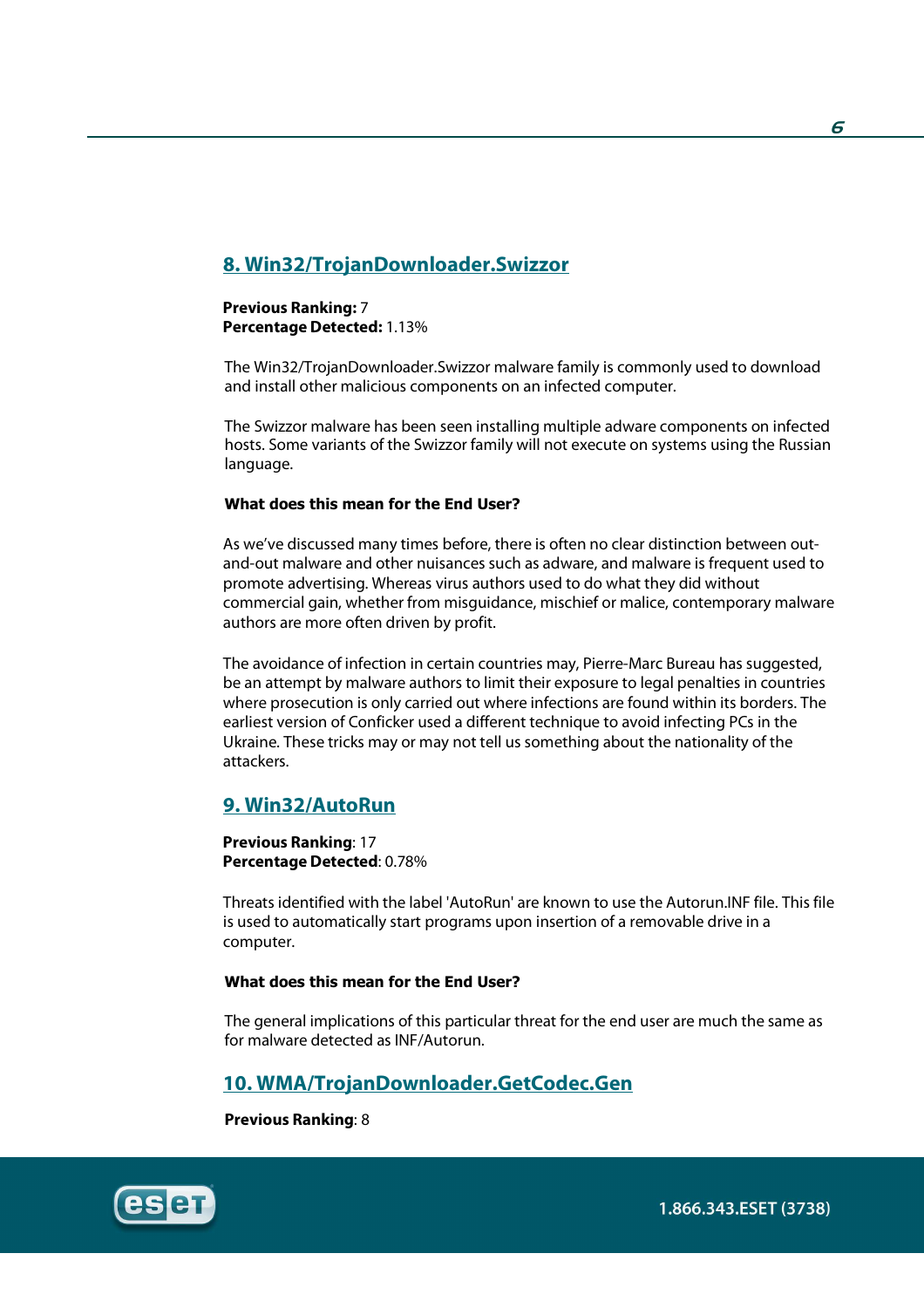#### **Percentage Detected**: 0.77%

Win32/GetCodec.A is a type of malware that modifies media files. This Trojan converts all audio files found on a computer to the WMA format and adds a field to the header that includes a URL pointing the user to a new codec, claiming that the codec has to be downloaded so that the media file can be read.

WMA/TrojanDownloader.GetCodec.Gen is a downloader closely related to Wimad.N which facilitates infection by GetCodec variants like Win32/GetCodec.A.

### **What does this mean for the End User?**

Passing off a malicious file as a new video codec is a long-standing social engineering technique exploited by many malware authors and distributors. The victim is tricked into running malicious code he believes will do something useful or interesting. While there's no simple, universal test to indicate whether what appears to be a new codec is a genuine enhancement or a Trojan horse of some sort, we would encourage you to be cautious and skeptical: about any unsolicited invitation to download a new utility. Even if the utility seems to come from a trusted site (see http://www.eset.com/threatcenter/blog/?p=828, for example), it pays to verify as best you can that it's genuine.

### **Current and Recent Events**

#### Rogue Anti-Malware Sky-Rocketing

Rogue/Fake Anti-malware products tend not to make the top ten because of the fragmentation of the threat, but don't be fooled: there's a lot of it out there, and the volumes and impact are growing despite such initiatives as Microsoft's – the company is taking on some of the known miscreants in court

(http://www.pcadvisor.co.uk/news/index.cfm?newsid=3202109). We hear a lot of stories about rogue AV vendors threatening to sue legitimate security software providers for detecting their "products", and it's good to see some of the legal action going the other way, but the avalanche continues to gather momentum. The New York Times was the center of a particularly eye-catching incident when it was hit by a pop-up ad that hijacked visitor's browsers and tried to sell them useless security products, and we're now seeing reports of Twitter accounts being created automatically to auto-generate tweets using Twitter trend keywords or retweeting genuine tweets: however, they link to scareware web sites.

Over the course of the month, we also saw multiple instances of malicious SEO (Search Engine Optimization) poisoning used by rogue anti-malware to ensure that when people used Google and other engines to look for information on topical issues or celebrities, some of the highest ranking links are to scareware sites. (We used to call this index hijacking, but the more sensationalist term seems to have become widespread.) A particularly ugly phenomenon was the exploitation of searches relating to the 9/11 tragedy. See http://www.eset.com/threat-center/blog/2009/09/11/911-nothing-is-

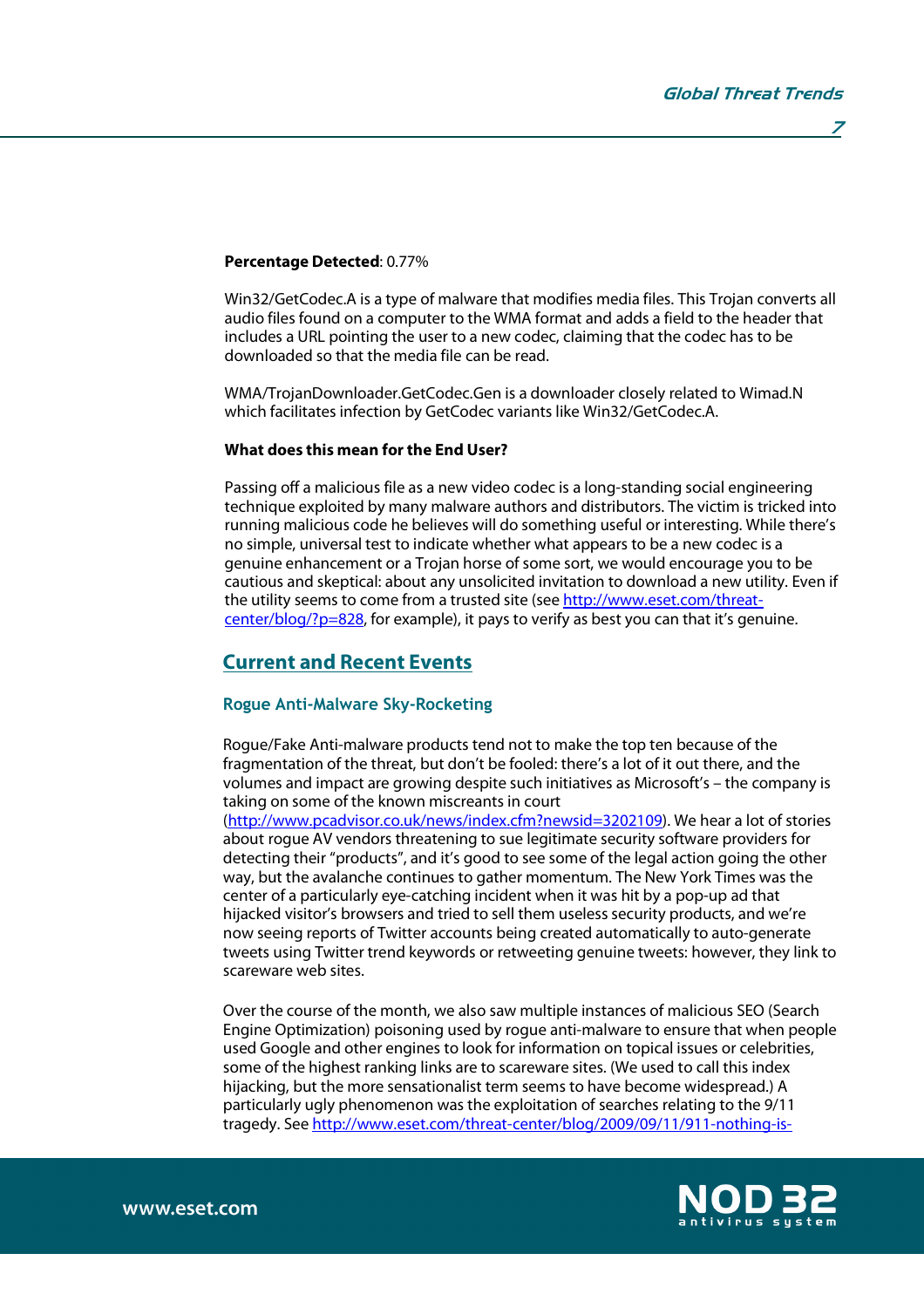sacred-to-scammers for more on that story, and http://www.eset.com/threatcenter/blog/2009/09/06/fake-antimalware-old-dogs-new-tricks for another view.

### Anti-Social Networking

Twitter has had other security problems this month – see the blog at http://www.eset.com/threat-center/blog/2009/09/09/another-twitter-security-problem but it wasn't the only social networking site with problems this month. The bona fides of an application called Fan Check were widely questioned, and it was already rumored to be malicious even before the bad guys started using the rumor to spread rogue antimalware (again, with SEO poisoning). We blogged about it at http://www.eset.com/threat-center/blog/2009/09/08/fan-check-fretting-about-facebook and at http://www.eset.com/threat-center/blog/2009/09/09/fan-check-checks-in-again.

#### New White Papers

The paper presented by David Harley at CFET2009, the  $3<sup>rd</sup>$  International Conference on Cybercrime Forensics Education and Training, is now available on the ESET white papers page: http://www.eset.com/download/whitepapers.php.

"The Game of the Name: Malware Naming, Shape Shifters and Sympathetic Magic" (http://www.eset.com/download/whitepapers/cfet2009naming.pdf) discusses how obfuscation techniques, sample glut and proactive detection technologies have rendered the model of one-detection-per-variant obsolete and counter-productive.

A short guide to "Staying Safe on the Internet" is also likely to be posted to the white papers section in the next week or two, the first of a series.

Several links have also been added to some articles written by David Harley for Computer Weekly on topics such as anti-malware testing and Mac security.

There are also some useful papers over on the resources page at Securing our eCity (http://securingourecity.com/), a community initiative sponsored by ESET, including an excellent paper by Cristian Borghello, of ESET Latin America on Social Engineering (http://securingourecity.com/resources/whitepapers/Social\_Engineering\_Borghello.pdf)

### Out And About

ESET have been getting everywhere this month, from a high profile marketing exercise in San Francisco (http://www.esetsecures.com/) to theISOI 7 (Internet Security Operations & Intelligence) meeting in San Diego, which we co-sponsored, to Virus Bulletin 2009 in Geneva. Once again, ESET were well-represented at VB2009, with a presentations from Juraj Malcho, Randy Abrams, Jeff Debrosse and David Harley, and other papers from David Harley & Randy Abrams and Pierre-Marc Bureau also on the program.